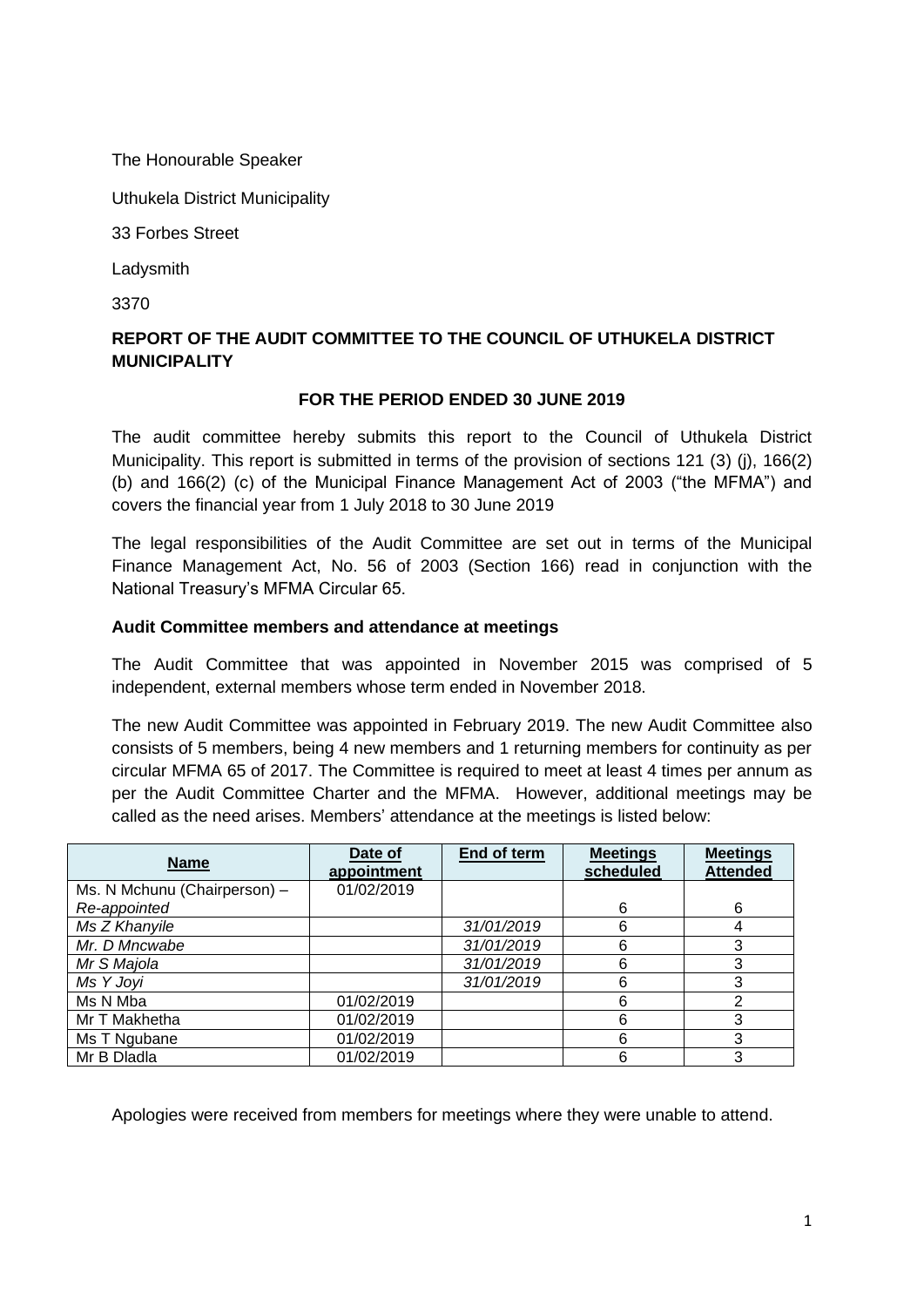The following are standing invitees to the Audit Committee Meetings.

| Representative from               | Office of the Auditor-General (AG)   |  |  |  |
|-----------------------------------|--------------------------------------|--|--|--|
| Representatives from              | <b>Provincial Treasury and COGTA</b> |  |  |  |
| <b>MPAC Chairperson</b>           |                                      |  |  |  |
| The Administrator                 |                                      |  |  |  |
| Internal Audit Manager            |                                      |  |  |  |
| The Municipal Manager (MM)        |                                      |  |  |  |
| The Chief Financial Officer (CFO) |                                      |  |  |  |
| <b>Heads of Departments</b>       |                                      |  |  |  |
| <b>PMS Manager</b>                |                                      |  |  |  |
| Risk Manager                      |                                      |  |  |  |

## **Audit Committee responsibility**

The Audit Committee has been set up in accordance with the Municipal Finance Management Act, No. 56 of 2003 (Section 166) and operates within the terms of the Audit Committee Charter which has been approved by the Council of the uThukela District Municipality.

Section 121(4) (g) of the Municipal Finance Management Act, No. 56 of 2003 also requires that the annual report must include any recommendations of the Municipality's Audit Committee.

## **In the conduct of its duties, the Audit Committee has performed the following statutory duties:**

#### *1. Reviewed internal financial control and internal audits*

For the purposes of executing its statutory duties as contained in section 166(2)(a) of the MFMA as well as its mandate as set out in the Audit Charter, the Audit Committee relies on the work performed by the Internal Audit Unit.

The risk based internal audit plan for the financial year ending 30 June 2019 was presented by Internal Audit and approved by the Audit Committee. The Audit Committee at each meeting; assesses performance against the plan and reviews the plan to assess whether critical risks relating to the administration and operations of Uthukela District Municipality are identified and addressed.

There have been various challenges encountered with the implementation of the annual audit plan for 2018/19. The challenges included inadequate resources within the internal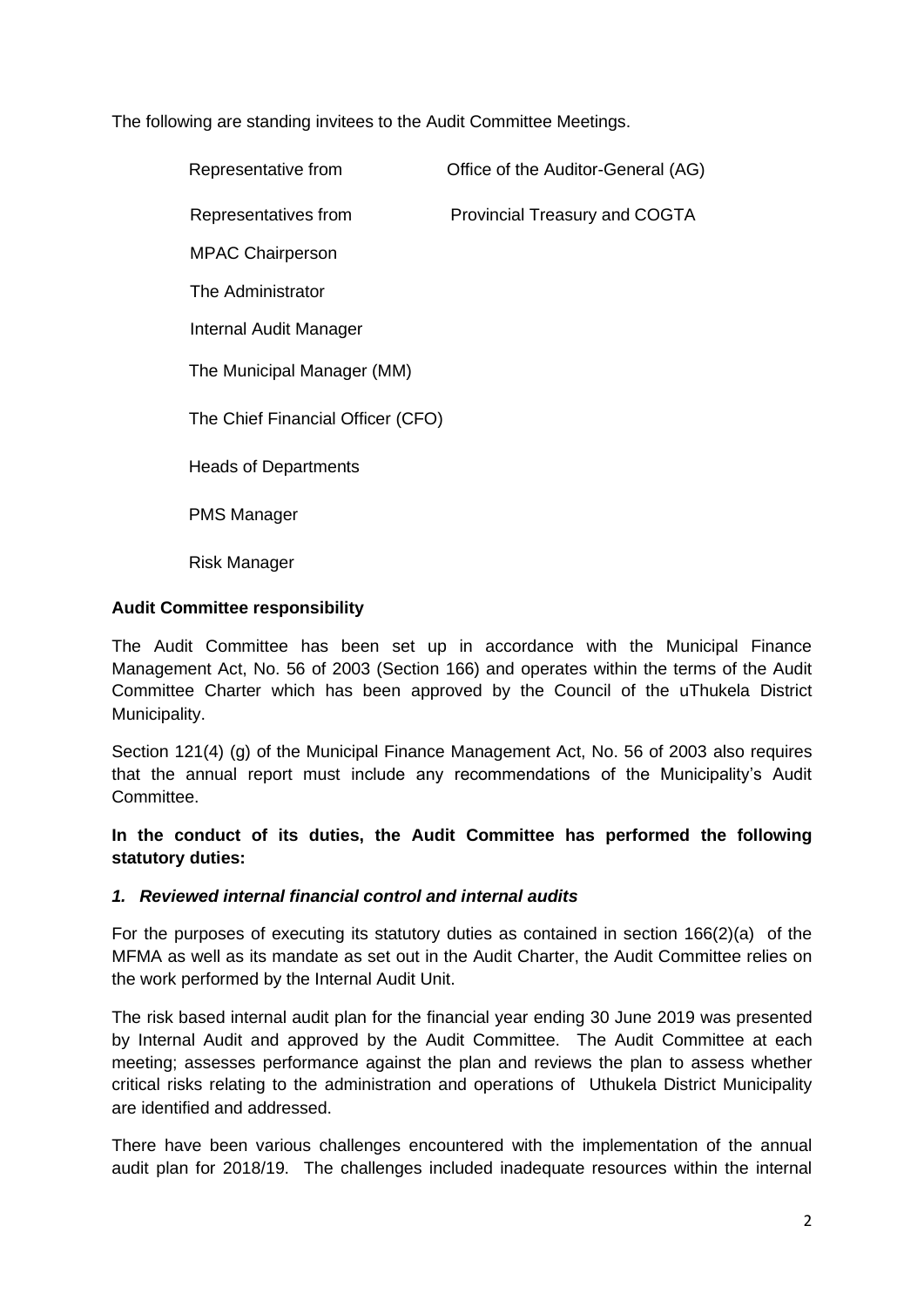audit function, delays or non-submission of information required for audit, and delays in the responses from management regarding findings raised. This has resulted in delays in the finalisation of audit on some of the audit areas, and therefore delayed the fulfilment of the 2018/19 annual audit plan.

Several internal audit reports for the Municipality were completed and tabled at the Audit Committee meetings held during the reporting period. The audit conclusions relating to these were assessed from Medium to High Risk Exposure. The Committee was particularly concerned that for the areas assessed as High Risk exposure the finding mainly related to non-submission of documents or information which implies that there was a limitation of scope on these audits. In some areas it was due to lack of or inadequate controls which means that there is high risk that the weaknesses in these areas will be undetected or will not be prevented which puts the municipality at risk. There have been engagements with management regarding the findings, and the committee was informed that the process to address the findings is underway.

It was noted that while some of the concerns raised by the committee from the review of these reports are being addressed, there seems to be a slow pace and/or lack of urgency in in the manner in which these matters are being addressed by management, while some recommendations were not been implemented at all. Further work needs to be done by management in addressing issues at the municipality especially matters relating to the breakdown in controls especially particularly the issue of overtime and expenditure management processes.

Leadership both political and administration is accordingly urged to hold those charged with a duty of responsibility to account, when it comes to non-compliance with the internal processes and non-implementation of recommendations made.

It is important for council to note that failure by management to address identified internal control breakdown, develop and implement key controls over financial and performance management has the impact of resulting in an unfavourable audit opinion from the AG and poor service delivery to community it seeks to serve.

## *2. Risk Management*

The MFMA requires the accounting officer of the municipality to take all reasonable steps to ensure that the municipality has and maintains effective, efficient and transparent systems of financial, risk management and internal control.

The municipality currently has a system of managing risk, as required in terms of S 63 of the MFMA. This function involves an annual assessment of municipal risk, and periodic risk reviews carried out by the Risk Officer, management and relevant personnel at the municipality.

The Risk Committee reviews the status of the top 14 risks against management action plans from time to time. During this process emerging risks are also identified.

The Reports presented to the committee presented the risk status at the municipality relating to strategic risk, there were challenges with cascading this process down to the operational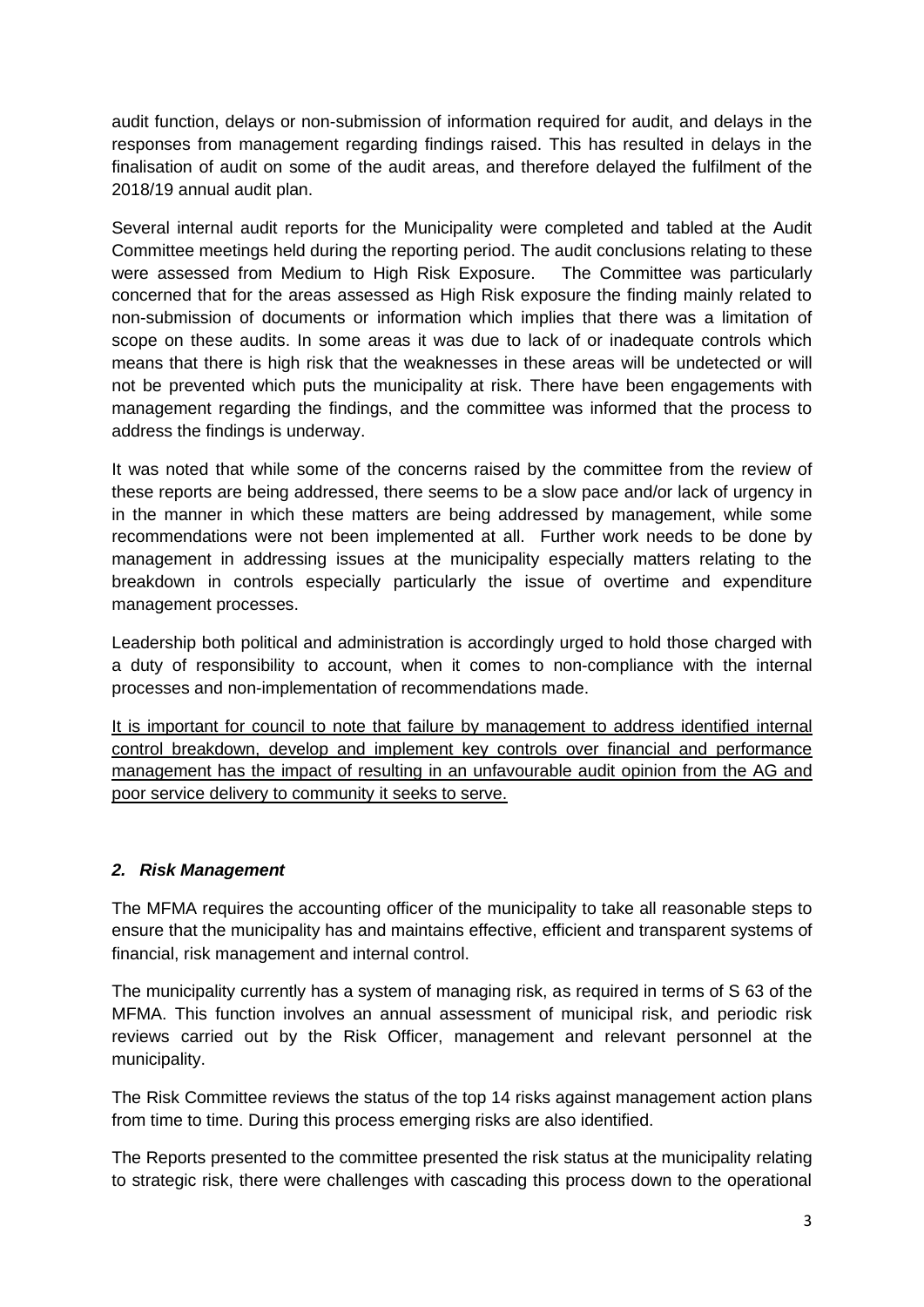level due to inadequate resources at the municipality. uThukela still relies on Provincial Treasury to assist with this process, which often results in delays. Therefore, operational risk was not always managed to an acceptable level during the 2018/19 financial year.

It was also noted that there did not seem to be a clear alignment between the risk process and project management, which often lead to the high-risk exposure affecting service delivery. The committee raised this with management during year, however no clear methodology was presented.

There have been improvements in the risk management reporting, based on the status presented however there are still areas of improvement, especially regarding timeous submission of information.

This has affected the effectiveness of the risk management processes at the municipality in that there has been no proper monitoring of the action plans to address operational risk and related controls.

The accounting officer has indicated that the risk management process and monitoring has been cascaded to the Heads of Departments (HOD's), and they will be reporting from time to time with the support of the risk officer. This process needs immediate attention of those charged with a duty of responsibility, and non-compliance must be dealt with seriously.

Failure by management to effectively manage the risk response plan may affect the achievement of strategic objectives of the municipality and result in poor service delivery.

## *3. Review of financial statements and Accounting Policies.*

The Audit Committee has the obligation to review the Municipality's Annual financial statements and provide the Council with an authoritative and credible view of the Municipality's financial position, performance and cash flow position. In order to do this, the audit committee relies on the work conducted by the Internal Auditors, and therefore such reviews have been provided for in the Annual Internal Audit Plan.

The committee was presented with an action plan to address the findings raised by the AG. The status of the action plan was presented in meetings held during the year. It was determined that while the municipality has resolved some of the findings raised by the AG relating to 2017/18 audit, the process to resolve to revenue took longer to complete due to internal delays and this was eventually completed after year end as part of audit readiness. The committee thus could not review the extent to which qualification items were resolved.

The committee also sat to review the financial statements for the year ended 30 June 2019 in a meeting held on 24 August 2019. They were also subjected to a high level review by Internal Audit. The financials presented to the audit committee were still pending material adjustments that were to be processed by management before submission to AG. Audit committee and internal audit raised various queries which needed to be addressed by management before submission to AG. These queries mainly related to the completeness and accuracy of the information presented in the AFS, including presentation and disclosure in line with Generally Recognised Accounting Principles (GRAP).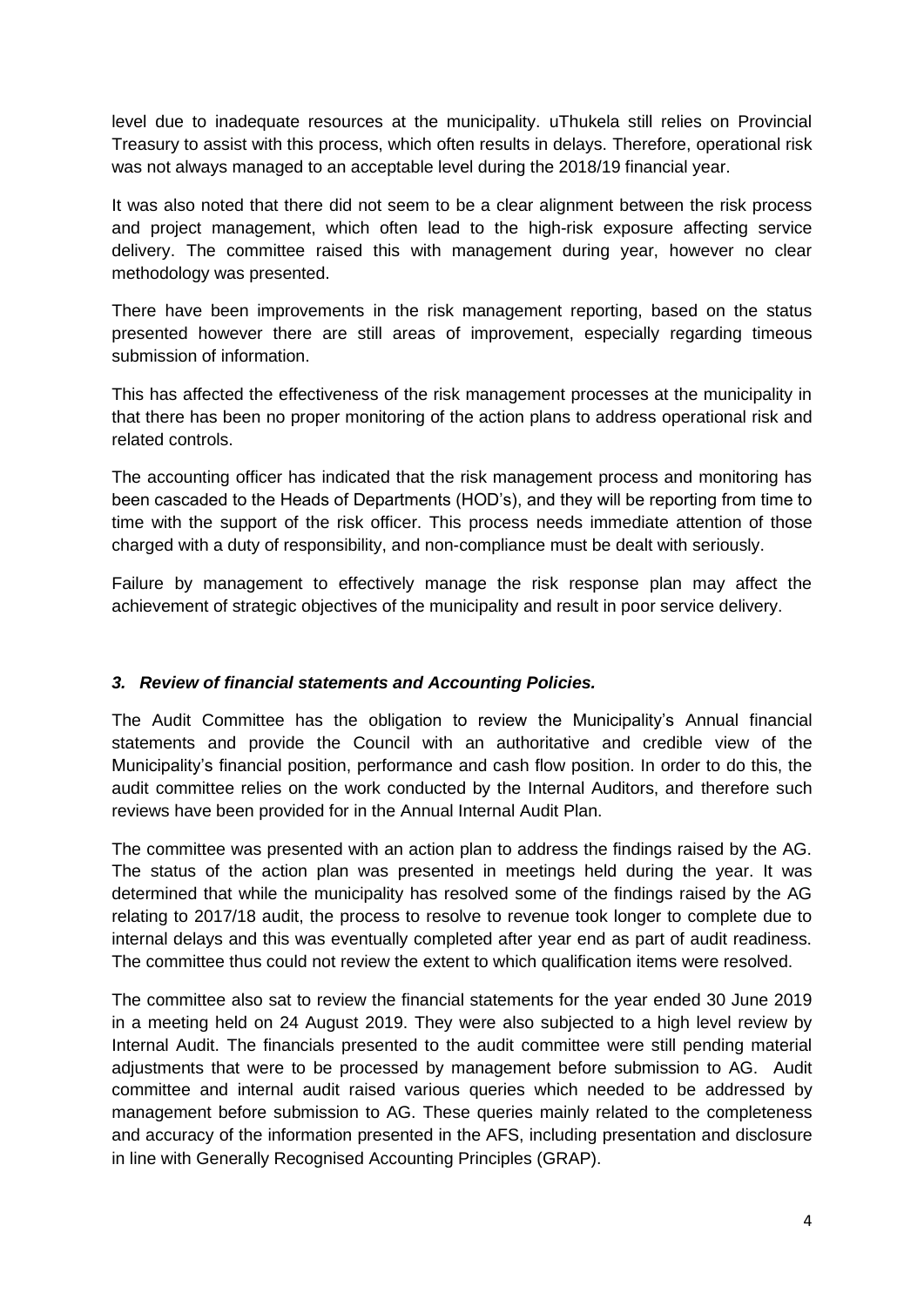The committee therefore could not make recommendations to council as the final financials were not presented to it.

The following matters were brought to attention of the committee as part of the review of the AFS:

- The municipality is still experiencing challenges with the new MSCOA system, which affected the accuracy and completeness of reported information.
- Monthly processes are still not being adequately performed, which resulted in reconciliations not being performed or reviewed and suspense not being cleared on time.
- The municipality has effectively implemented cost containment measures which have led to savings in other expenditure items for the year, while excessive overtime still remains a challenge.
- There are challenges with paying all outstanding creditors within 30 days in line with the MFMA due to financial constraints.
- The municipality still has a problem with the recoverability of long outstanding debtors, including government debt.
- Management should perform a detailed assessment of the recoverability of the long outstanding including data cleansing, council should consider writing off irrecoverable debts.
- Completeness and accuracy of indigent register should be assessed.
- There are still challenges with revenue management in the municipality, and the municipality has received assistance from National Treasury with this aspect.
- There is still a problem with the municipality's ability to fulfil its day to day financial obligations, hence some programs and projects have had to be reprioritised, including repairs to plant and equipment, which impact service delivery.
- Accordingly, the municipality must continue implementing the cost containment measures to ensure improvement and operational and financial sustainability.
- The financial statements indicated that the municipality is in a net current liability position, which casts significant doubt on the municipality's ability to settle its obligations as they fall due
- Some of the infrastructure projects were disclosed as taking significantly taking longer to complete, this exposes the municipality to a risk of escalated project costs, impairment of assets under construction and delayed service delivery to the people
- Large balances on uncleared suspense accounts further expose the municipality to fraud risk

The above were also raised by the AG during the 2018/19 audit, which resulted in a qualified audit outcome. The municipality has received qualified audit opinions for the past 3 years and as such which indicates that systems are not improving.

Decisive action needs to be taken by the management and council in addressing the root causes, and the consequence management must be implemented.

# *4. The adequacy, reliability and accuracy of financial reporting and information*

The committee is also required to advise council on the adequacy, reliability and accuracy of financial reporting and information in accordance with S 166 of the MFMA.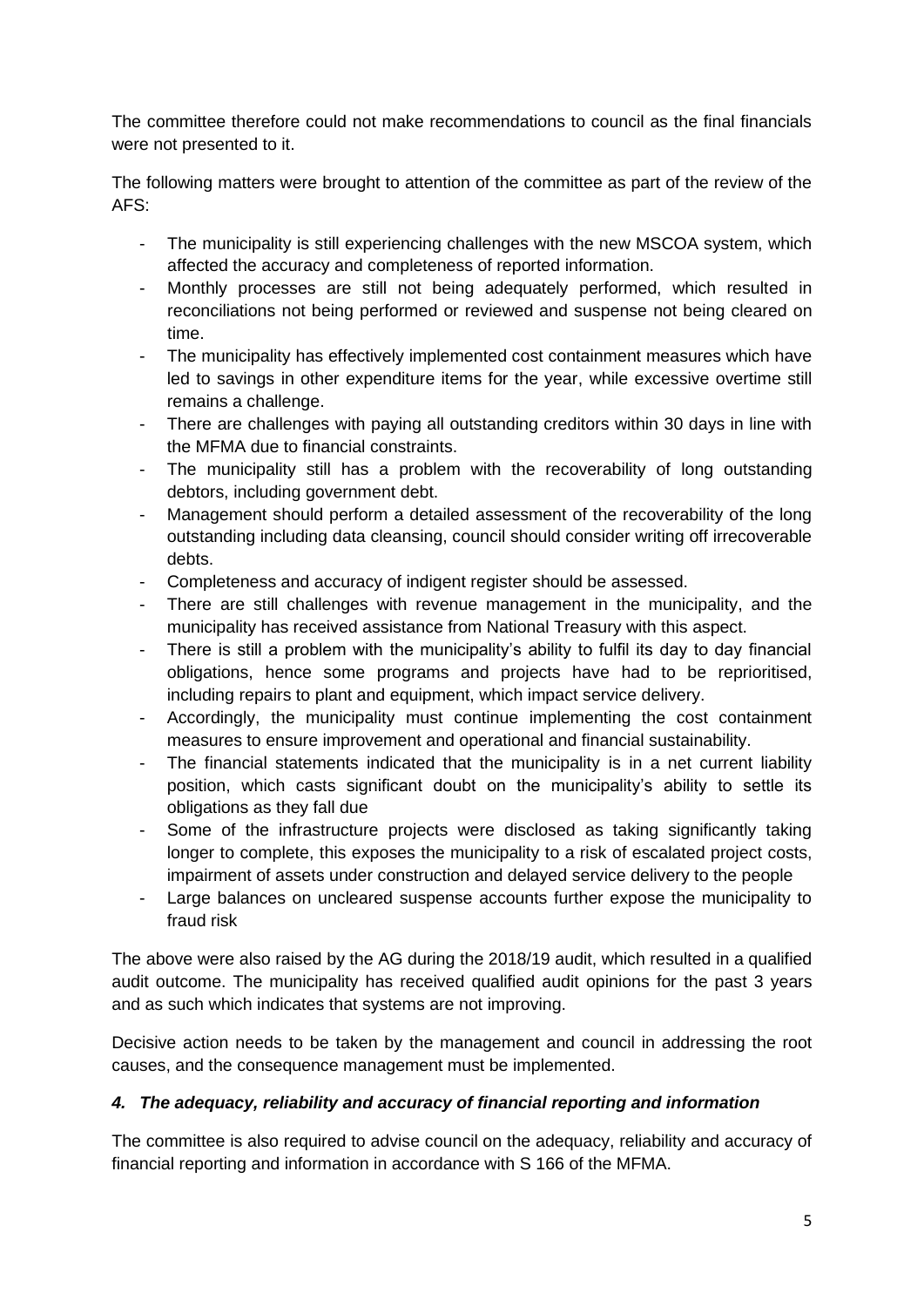Internal audit has conducted its reviews on the various cycles supporting reported information at the municipality

These reviews included an evaluation of the municipality's system of internal control, quality of reporting, status of records, review of the municipality's performance management system etc.

Various control weaknesses were identified by internal audit, AG and the Audit committee. Whilst management had formulated action plans to address these matters, some remained unresolved or were still in progress at year end.

Failure by Management and officials to submit credible information is a financial misconduct and those concerned must be held to account for non-adherence.

#### *5. Performance Management*

The Audit Committee also serves as the performance Audit Committee for uThukela District Municipality. The legal responsibilities of the Audit Committee in this regard are set out in terms of the Local Government: Municipal Planning and Performance Management Regulations 2001.

The PMS Quarter 3 report was presented in a meeting held in May 2019. This report was also submitted to Internal Audit for review.

The PMS Repots presented to the committee during the financial year indicated that there were a number of targets that were not achieved. Some related to budgetary constraints, while some related to non-submission of information supporting actual performance reported, hence scope limitation.

The Accounting Officer was urged to address these matters with the departments concerned and hold those that are responsible accountable.

The audit committee also reviewed the Annual Performance Report in a meeting held on 24 August 2019. The report presented was not complete, as not all the information had been submitted to PMS, at the time of presentation.

Accordingly, no recommendations could be made to council in this regard.

The Annual Report was subjected to a review by the AG as part of the 2018/19 audit, and this process resulted in a qualified opinion, mainly relating to the reliability of reported information.

#### *6. Effective Governance*

The Audit Committee fulfils an oversight role regarding the Municipality's reporting process, including the system of internal financial control. It is responsible for ensuring that the Municipality's internal audit function is independent and has the necessary resources, standing and authority within the Municipality to enable it to discharge its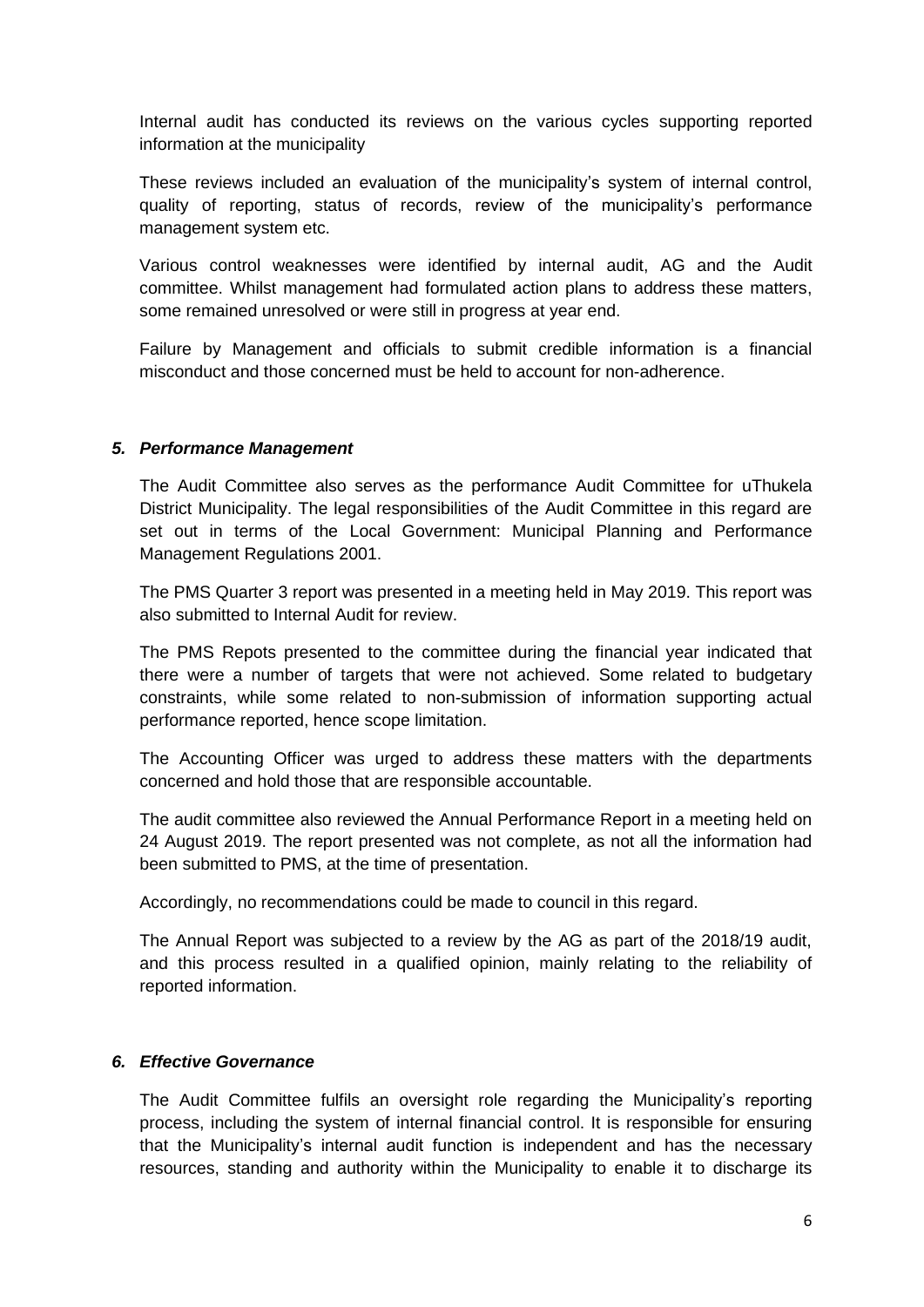duties. Furthermore, the Audit Committee oversees cooperation between the internal and external auditors and serves as a link between the Council and these functions.

The internal and external auditors have unlimited direct access to the Audit Committee, primarily through its chairperson.

The Municipality is currently under S 139 Intervention by the Department of Co - Operative Governance. The audit committee has indicated its support in assisting the municipality and the Administrator in improving systems in the Municipality as part of the process. The Administrator is a standing invitee in the Audit Committee meetings and the engagements therefrom have been ongoing.

During the year the audit committee experienced various challenges in the performance of its duties, which have since been discussed with management.

Some of the matters that were raised by the committee included:

- Audit committee meetings were sometimes cancelled or postponed, which often affected the audit committee workflow.
- Audit committee recommendations were not always implemented by management timeously.
- Slow progress in implementing action plans to address audit findings.
- Late submission of documents and reports required by the Audit Committee, which negatively impact on the committee's ability to perform at required capacity.

#### *7. Compliance with Legislation and Ethics*

The Audit Committee has noted some instances of non-compliance with policies and procedures, the Municipal Finance Management Act and National Treasury Regulations.

The areas of non-compliance have been noted, mainly through the reports submitted by internal audit and the AG. The Council's attention was drawn to the findings relating to SCM that were raised in these reports.

The MFMA requires the municipality to prevent the incurrence of unauthorised, Irregular, Fruitless and wasteful expenditure and where such expenditure has been incurred S32 of the MFMA must be complied with.

More importantly Council has to identify the root causes for such non compliances so that remedial action can be implemented, including consequence management.

The committee noted that there were instances where Unauthorised, Irregular and Fruitless and Wasteful expenditure were incurred in the 2018/19 financial year, which indicated that SCM Regulations and policies were not always complied with.

Management and Council have to exercise stricter controls when it comes to overall compliance at the municipality, and consequence management must be implemented where there is non-compliance with laws and regulations.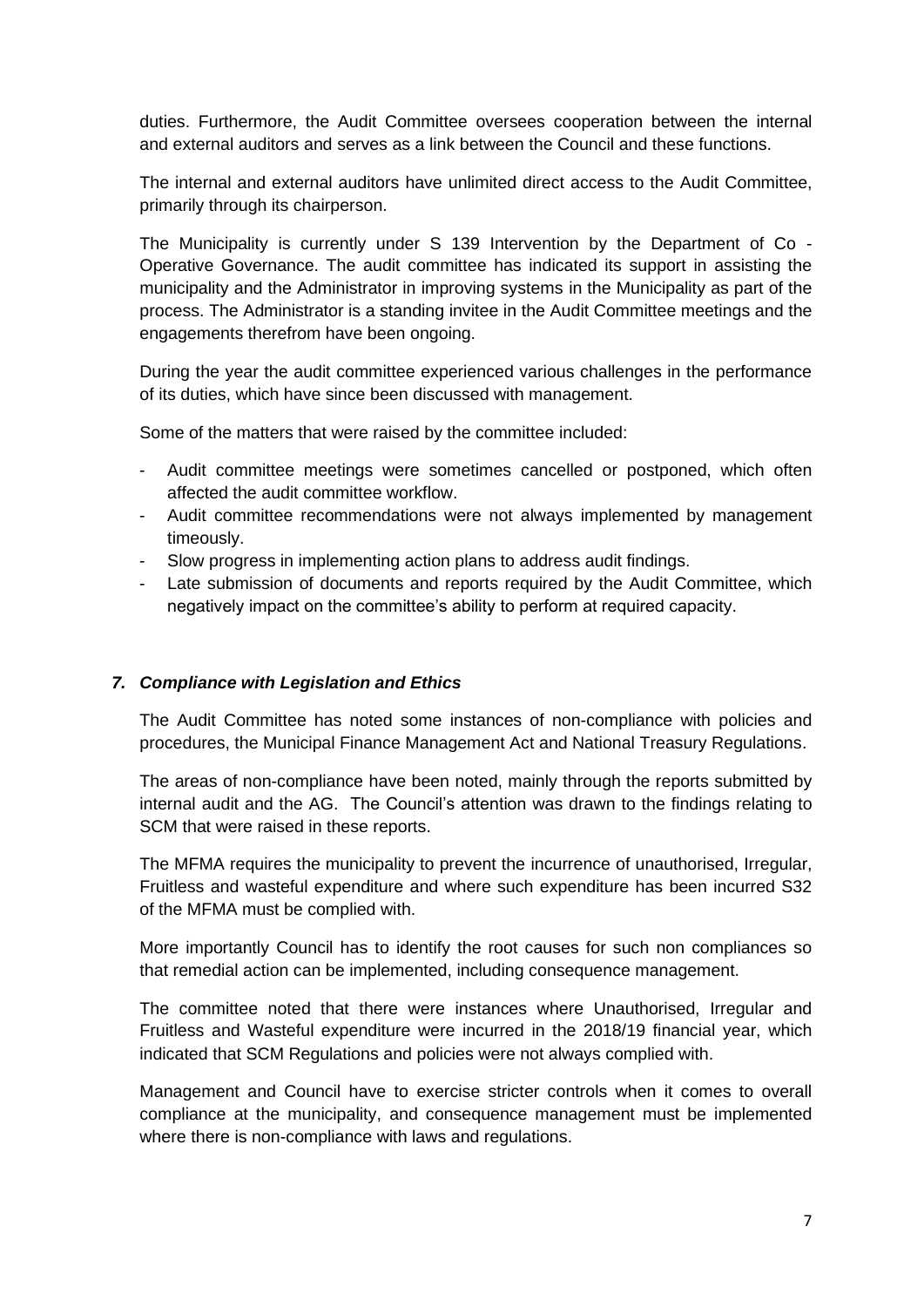## **8. Recommendations**:

- Council and management need to exercise stricter monitoring controls over performance management and reporting, including holding management accountable for the nonsubmission of relevant information supporting actual performance.
- The Council and management must continue to exercise stricter budgetary controls in order to improve the financial position at the municipality. This must include the implementation of the financial recovery plan, without compromise. This process must be led by Council.
- The municipality must focus on data cleansing, credit control and debt collection at the municipality, in order to improve the collection of outstanding balances owed by debtors. Council must lead this process, through a special committee that will be formed together with management and officials. Also, Council should consider reviewing its indigent register to ensure that only consumers who can afford to settle their accounts are billed for services provided by the municipality.
- The process of risk management should be prioritised as part of management tools that will assist in improving systems and governance at the municipality.
- Management to formulate and implement a system of monitoring compliance at the municipality.
- Consequence management must be implemented where there are instances of non compliance with procedures.
- Leadership should hold management accountable for non-implementation of risk response plans/internal controls to address major risks, non-implementation of the remedial actions to address internal audit and AGSA findings and non-implementation of audit committee recommendations
- Council should focus more on revenue enhancement strategies and curbing excess overtime to improve the cash flow position of the municipality.
- Appropriate action must be taken to address the issue of overtime in order to curb the incurrence of undue expenditure.

# **9. Conclusion**

The implementation and maintenance of proper systems of internal controls, risk management, the prevention of fraud and errors, safeguarding of the assets of the municipality and compliance with relevant laws and regulations, are the responsibility of Council. The role of the audit committee is to monitor the efficiency of the procedures and mechanism which Council has put in place in order to ensure that its policies and procedures are adhered to.

We can report that, taking into account the exceptions noted, recommendations made above and based on the reports submitted to us, our overall impression is that although there have been improvements in some of the areas, management and council's attention is still required in some of the areas especially with the municipality currently facing a critical cash flow position. It is therefore important that great effort is made in exercising stricter budgetary controls including maximising efforts to collect outstanding revenue by the municipality, to improve the cash position.